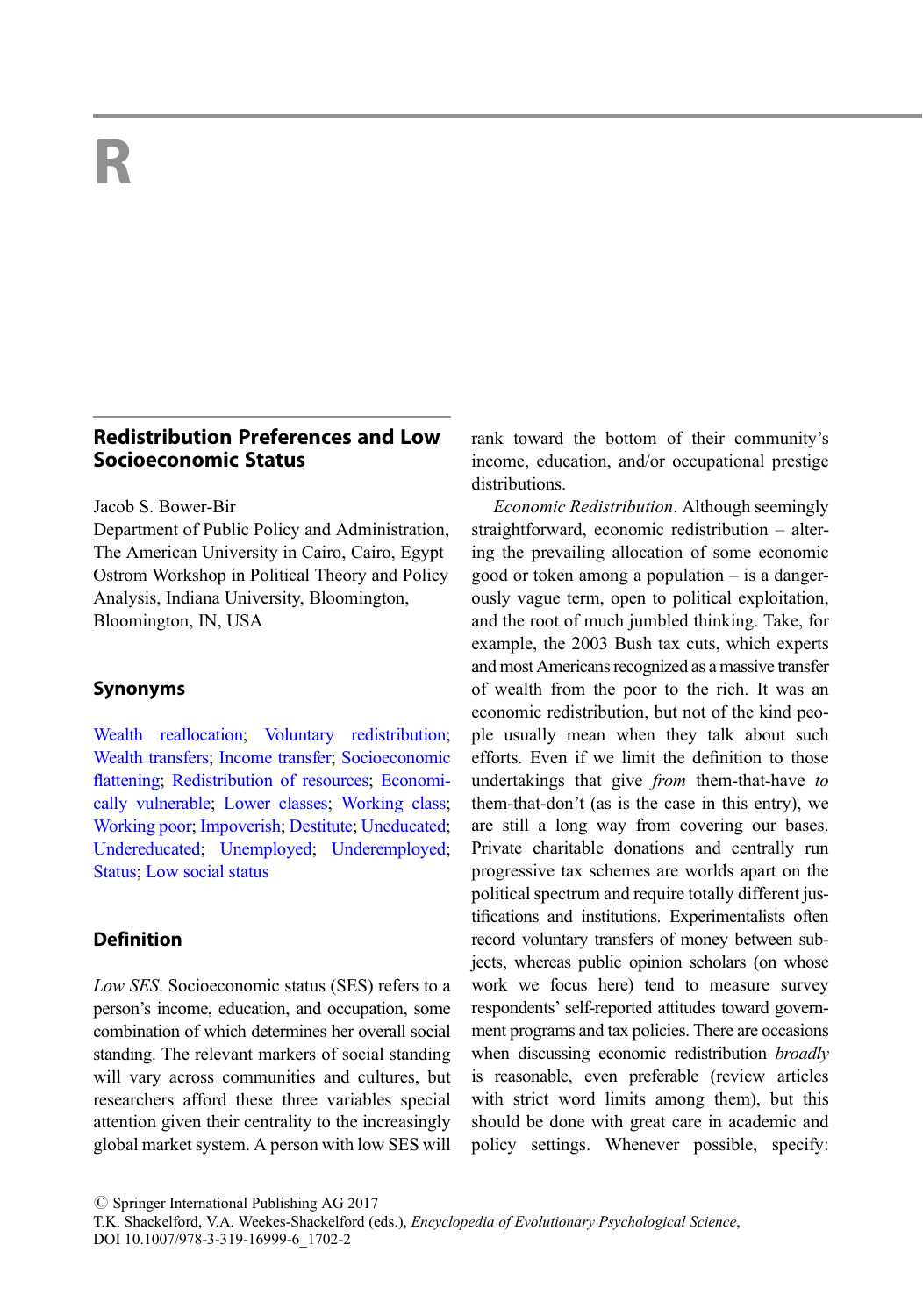Redistribution of what, among whom and along what lines, facilitated how?

## Introduction

Socioeconomic status has a clear-cut but surprisingly subdued relationship with redistributive preferences. Supporting economic redistribution stands to directly benefit people of low SES, and low SES individuals are empirically more supportive of and more likely to participate in redistributive measures, but not to the extent that most researchers would expect.

# The Influence of SES on Redistributive **Preferences**

Individuals with less money, less education, and less work have clear incentives to be, and statistically are, more favorable toward redistributive efforts than those with more. Tied up with each SES component are perceptions of socioeconomic mobility – the timing and apparent flexibility of SES. See Alesina and Giuliano ([2011](#page-4-0)) for an extended introduction to the information provided in this section.

### Income

The more money you take in, the less you support economic redistribution. (The language associated with income acquisition is tricky. I say 'take in' here because earn implies that wages are proportional to merit and secured through direct action on the part of the employee, and that automatically imbues the transaction with a moral quality. Such words identify the income as deserved prima facie, and that can influence people's willingness to redistribute it.) Income is a statistically dependable predictor of redistributive preferences and behavior, and its substantive influence is on par with that of education.

#### Education

The amount and pedigree of schooling serve simultaneously as markers of social prestige and determinants of economic mobility. In this light it is unsurprising that, all else equal, individuals with more formal education are consistently more opposed to economic redistribution. If schooling is (in part) an investment in future consumption, individuals making that investment will not want to part with its dividends. (This is not to say that all people are equally able to invest in their educations.) But this finding flies in the face of the popular conception of the socially progressive by-products of higher education. That is because schooling and ideology have an interactive relationship when it comes to redistribution, whereby "the effect of education reinforces that of political orientation" (Alesina and Giuliano [2011,](#page-4-0) p. 107). More years of schooling make self-identified leftwingers more supportive of redistribution, but taken by itself, education promises future economic and social prospects and therefore a disincentive to redistribute.

### Employment

Unemployed individuals are more open to redistribution than are their employed compatriots, though this relationship does not consistently achieve statistical significance. There is evidence that the American unemployed feel less defined by or trapped in their unemployment compared to the out-of-work in other nations, where unemployment can be a more dependable prognosticator of policy preferences. More reliably associated with support for redistribution is a *history* of unemployment and personal traumas of the kind that cause or directly result from trying financial situations, although the magnitudes of these explanatory variables are relatively meager. Individuals who experience and remember such negative shocks appear to learn from their ordeals, tempering their optimism about upward socioeconomic mobility and lessening their aversion to wealth reallocation in case the dice ever again roll against their favor.

### Perceived Mobility and Personal Narrative

Personal SES trajectory is a double-edged sword. Whereas experiences earning a low income, being unemployed, and undergoing financial trauma as an adult induce an individual to favor redistribution, growing up in a family that experienced such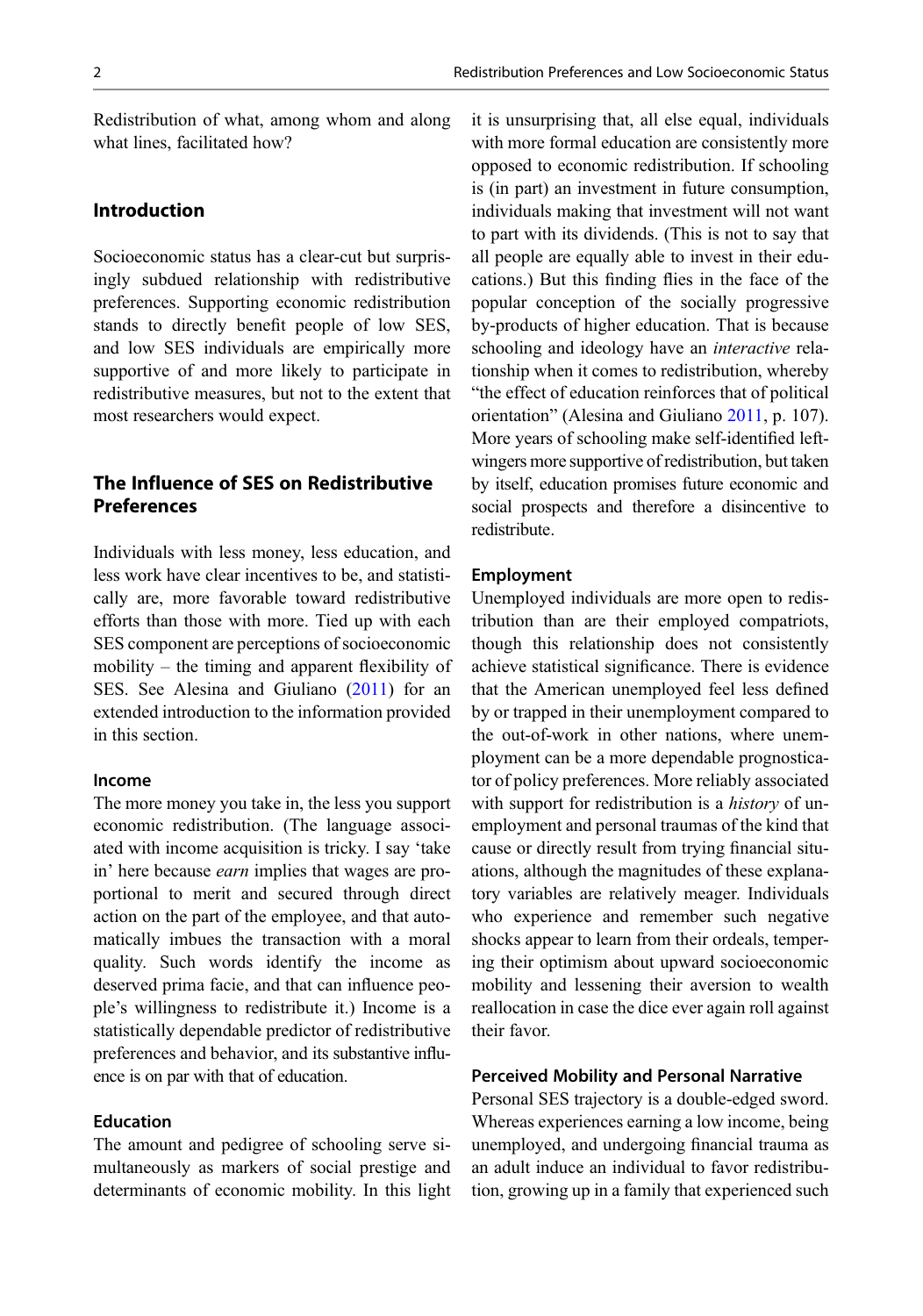trials may encourage a person to disfavor redistribution if they are relatively better off now. For example, individuals who enjoy higher occupational prestige than their parents are prone to oppose redistribution. The most prevalent explanation for this and related findings is that people who outpace the SES into which they were born are optimistic about upward socioeconomic mobility and will not want to threaten potential future economic gains by backing redistribution in the present. In addition to this strategic positioning, it may also be that someone who came from a low-SES household is invested in maintaining – both internally and in public – a personal narrative in which they overcame adversity and are therefore less willing to part with their hardfought gains. That is, they may feel (and may need to feel) especially deserving of their improved SES and its attending financial benefits, and are therefore less willing to part with them (more on this later).

# Explaining SES's Subdued Influence on Redistribution

While theoretically and statistically solid, the substantive connection between SES and distributive preferences is perplexingly meager. For example, a majority of the American poor deem the prevailing economic system "basically fair" (Jost et al. [2003\)](#page-4-0) and back what they know to be selfharming, regressive economic policies (Bartels [2008\)](#page-4-0). Why don't low-SES individuals support redistribution more vigorously and in greater numbers? There are several contending explanations, all of which need to better account for one another. See Bower-Bir ([2014,](#page-4-0) appendix B) for an extended overview of prevailing explanations.

#### Greed and Optimism

The chattering class's favorite explanation holds that people on the lower rungs oppose shortening the socioeconomic ladder because they are confident that they will eventually climb it. That optimism, however, is neither excessive nor does it extend far into the future. Low-SES Americans, for example, have more-or-less reasonable definitions of and expectations regarding personal income and wealth. More to the point, they are not overly concerned with achieving wealth, focusing instead on financial stability. And however sanguine they are about their own financial futures, they are not overly so about their children's.

### Neoliberal Intellection

Some economists posit that low-SES redistributional skepticism is farsighted. In wanting to grow the economic pie and their (relatively slender) slice of it, low-SES individuals may shun redistributive measures for fear they generate disincentives to work, save, and invest. This stance would be personally uncomfortable in the short term but might lead to widespread, long-term gains for everyone. But not only are such neoclassical arguments generally unpopular among low-SES populations, people of all socioeconomic backgrounds are decidedly myopic in appraising economic policies (Page and Shapiro [1992;](#page-4-0) Bartels [2008](#page-4-0)).

## Confusion

Rather than economically, political scientists fear that the poor think incoherently. Scarcity of key dietary, social, and economic resources can temporarily, and in some cases permanently, impair a person's cognitive abilities (Mullainathan and Shafir [2013\)](#page-4-0). Add to that redistribution's complexity, especially at the policy level where tax and welfare laws are negotiated outside of the public's view and in highly technically language. Low-SES citizens may not fully grasp issues like tax incidence, and their policy preferences are backward because of it. Moreover, low-SES populations may be hoodwinked into supporting regressive, self-detrimental policies through targeted, prolonged political and media promotions (Bartels [2008](#page-4-0); Page and Shapiro [1992\)](#page-4-0). Although powerful forces, ignorance and manipulation do not entirely account for people's puzzling redistribution preferences (Lupia et al. [2006](#page-4-0)).

### Delusion

An influential set of psychological models known as "just world" or "system justification" theories postulate an automatic and near-universal human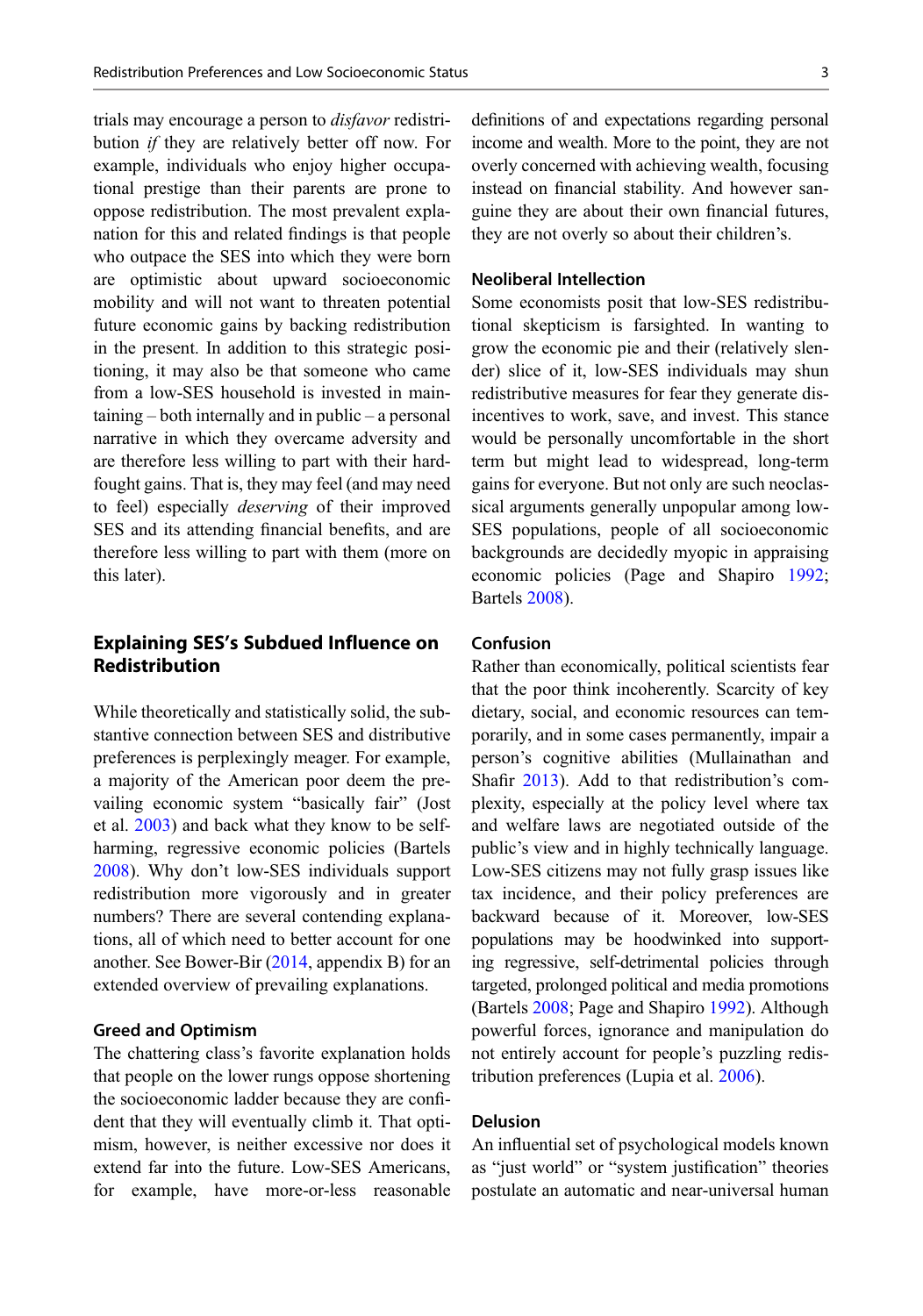need to believe in the fairness of outcomes and/or processes: that people get what they deserve and vice versa. The basic notion is that "living in an unpredictable, uncontrollable, and capriciously unjust world would be unbearably threatening, and so we cling defensively to the illusion that the world is a just place" (Jost et al. [2003,](#page-4-0) p. 58). This reaction is apparently facilitated through conscious and nonconscious means and may persist whether the mentally insufferable transgression is directed at one's self or others.

## Natural Justice

Combining insights from institutional economics and moral philosophy, researchers who study justice as a natural phenomenon find that people will tolerate psychologically troubling and financially detrimental economic distributions if they judge those distributions deserved (Bower-Bir [2014\)](#page-4-0). Indeed, redistribution in such cases would be unjust, taking from the deserving and giving to the undeserving. People are not preoccupied with justice because they are moral, per se, but because moral concepts like economic justice and deservingness are social institutions, (Binmore [2011](#page-4-0)) and violating institutional boundaries is expensive, inviting internally and externally inflicted costs such as guilt and ostracism. Rather than the universal, intuitive definition of fairness that psychologists often seek (e.g., Starmans et al. [2017\)](#page-4-0), natural justice scholars treat desert as emergent, fashioned over repeated interactions among humans trying to allocate all manner of goods, treatments, and duties. Definitions of desert vary across communities and resources, but often with common elements. An individual's willingness to redistribute, then, depends on her definition of economic desert – which may preclude specific redistributive avenues – and the degree to which she thinks economic desert is currently rewarded (Bower-Bir [2014\)](#page-4-0).

# Conclusion

The above-detailed approaches likely complement one another, applying to specific situations and populations. Multiple researchers conclude, for example, that individuals must perceive inequality as undeserved before they are willing to combat it (e.g., Bower-Bir [2014;](#page-4-0) Starmans et al. [2017\)](#page-4-0). The next question is not whether but when and *for whom* is this willingness driven by socially evolved norms, as the natural justice contingent contends, and when is it driven by a deepseated aversion to inborn conceptions of injustice, as psychologists posit? Similarly, rather than wonder at and bemoan citizen ignorance and delusion, political scientists might uncover specific aspects of redistributive policy that confuse and frighten people. People of all backgrounds respond to social, psychological, and personal pressures, and plenty of parties peddle economic ignorance and fantasy. Rather than focusing on one angle of attack, researchers must cross disciplines to fully rectify the straightforward but empirically muted support for economic redistribution among the lower socioeconomic strata.

Finally, a warning: The theories introduced in this article use ancient and nuanced terms like justice, fairness, and desert, often cavalierly. (For a preliminary untangling of these closely related terms, see Bower-Bir ([2014,](#page-4-0) Chap. 2). Briefly, justice is getting what one deserves. Desert is the meriting of some treatment or resource, and the concept itself bridges the myriad and otherwise isolated notions of fairness.) Scholars from all disciplines are guilty, but those from the brain sciences – in their quest to uncover innate moral principles – are especially susceptible. For example, psychologists Starmans et al. ([2017\)](#page-4-0) acknowledge that their predecessors speciously equate *just* and *equal* outcomes, only to themselves conflate fair and equitable processes, the latter being one of many possible flavors of the former. Similarly, neuroscientists Decety et al. ([2015\)](#page-4-0) tacitly advance a definition of just behavior as altruistic behavior. Take care not to overreach, believing your favored definition of a moral concept to be the definition of that concept. Social scientists ignore one another and moral philosophers at their own peril (Binmore [2011\)](#page-4-0).